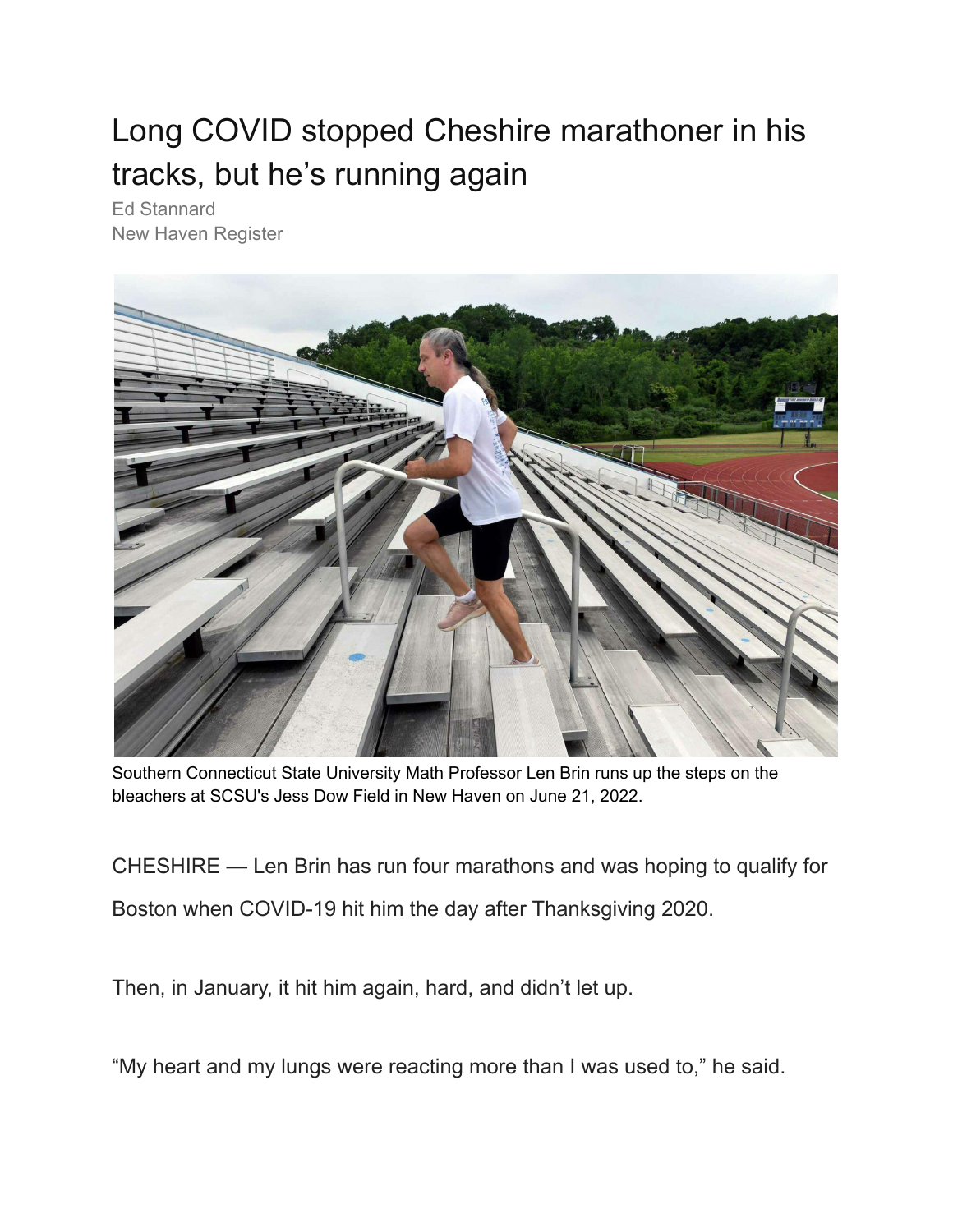He thought he was over-exercising, but his heart palpitations went on for months. His breathing was heavy, he had so much fluid in his throat he couldn't sleep, and he suffered from brain fog — an inability to concentrate. He also had a month-long headache.

"It was rough," he said.

Almost a year and a half after Brin, 52, a math professor at Southern Connecticut State University, realized he had long-haul COVID, he will run in the [Gaylord Gauntlet](https://www.gaylord.org/Patients-Families/About/News/News-List/registration-open-for-2022-gaylord-gauntlet-5k-trail-and-obstacle-run) on Saturday, a 5K run through the woods and on open trails that includes 23 obstacles, such as monkey bars, crawling through the mud and a rock wall.

Brin described his recovery from long COVID as a series of improvements, feeling better each time.

When Brin first got the disease, "I just started with the chills that night and then I had the fever and aches and I was pretty well exhausted that weekend," he said Tuesday.

But his recovery leaped the final hurdle May 30.

"As of that day, I finally feel like I'm living rather than just surviving," he said. "I'm going to recondition myself and that's the last test."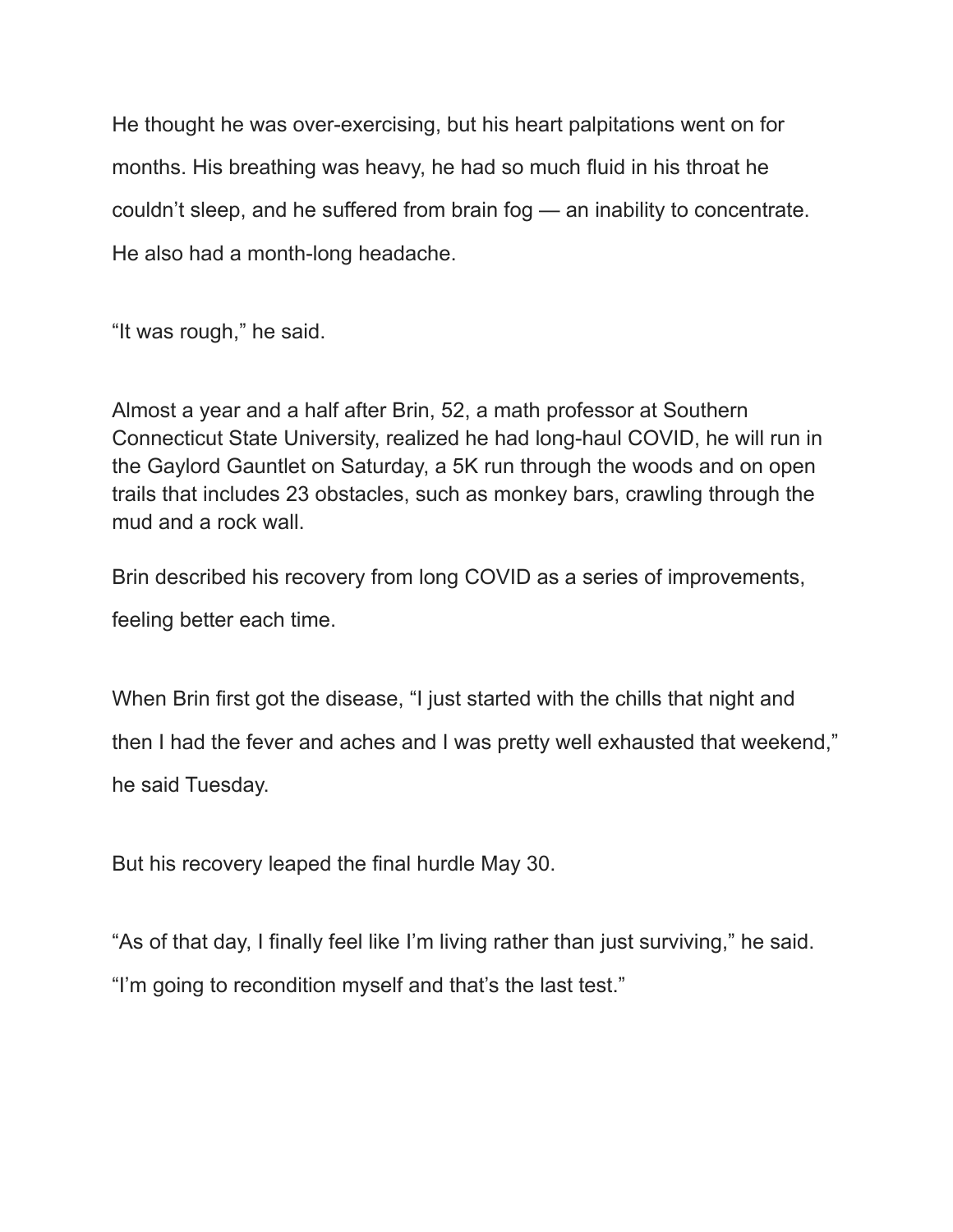Brin, who is fully vaccinated, got COVID before there were any vaccines or treatments. No one knew what to do for him. He went to a pulmonologist and a cardiologist, who put him on an exercise routine.

"For me, a lot of the strain was mental," he said. "Nobody could give me any answer. The mental strain of not knowing what to do and what I was going to do was terrible."

He went to the Yale COVID Recovery Center and finally to the Gaylord COVID Support Group at Gaylord Hospital in Wallingford.

"Being able to talk to people who could relate was huge for me," Brin said.

He said those who have long COVID should have patience.

"If you're really in it for the long haul, it's not going to be a month; it's not going to be three months; it's not going to be six months," he said.

For Brin, the exercise program helped lift his mental burden. He grew to appreciate the daily sense of, "this is what I'm able to do to help myself today," he said. "It was big."

Jim Russo, who runs the Gaylord group, said Brin was "still struggling quite a bit" when he first came to the group.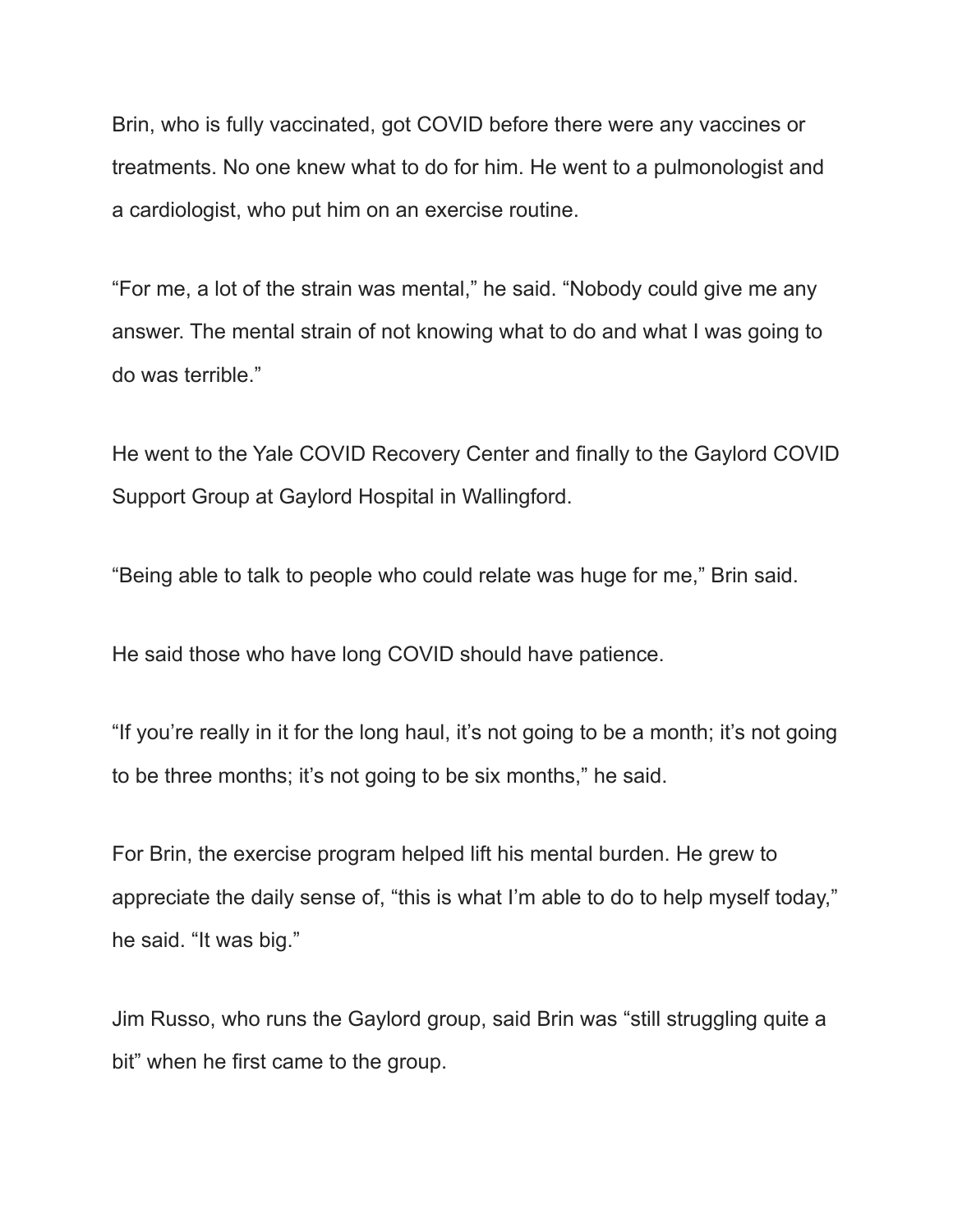"I would say our group really helped him continue to find … his own solutions," Russo said. "It's not the same thing for everybody. He is an athlete."

Russo added, "Watching Len now, it was a pretty amazing journey, and he should be pretty proud of himself."

The group, which started in July 2020 for hospital inpatients, "then blossomed into a support group for those who have left our care," Russo said.

It is open to anyone in the community with COVID or long COVID, and their family members, Russo said.

He said there are members who have been with the group since the beginning, "and they still have PTSD," he said. "They went from having a normal life to being intubated, ventilated and in a coma pretty quickly."

Russo said the average person probably doesn't understand long-haul COVID.

"Aren't you better now? That's the biggest question they get asked and the answer is no," he said.

But the for the group members, "there's a lot of emotions involved, and when we hear these stories, you can hear the emotions in their voice."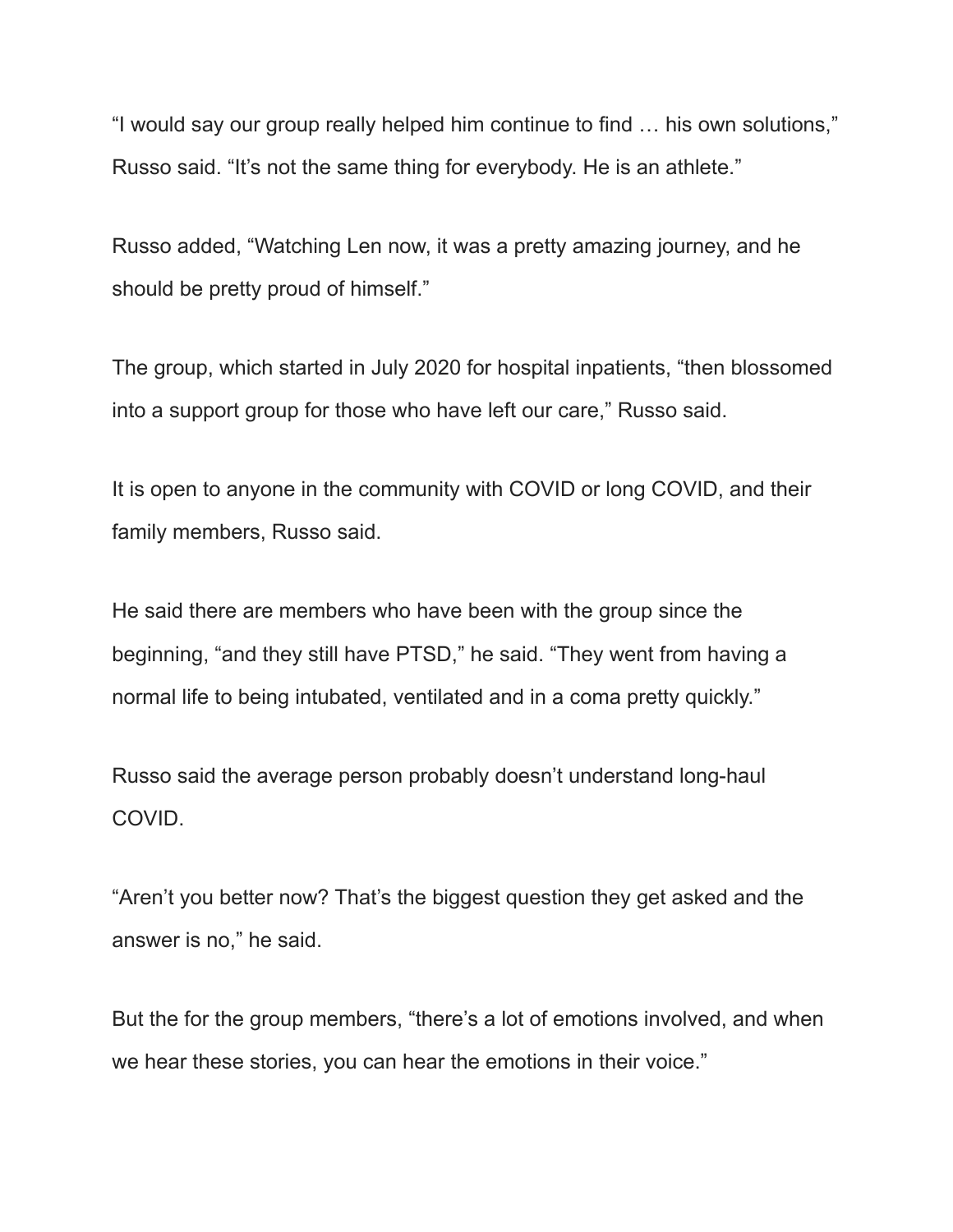Brin took the spring 2021 semester off from teaching, and returning to teach four classes in the fall was a major challenge, he said.

"When classes did start, I was scheduled to teach in person, so I tried," he said. "It was very nerve-wracking and I was anxious about being in a crowd of people."

Wearing a mask didn't help, he said.

"I could not imagine going through that level of mental and physical stress on a daily basis," he said. "It wasn't going to happen."

He asked that his classes, which were already hybrid, be put online.

Just planning his lessons exhausted him, Brin said.

"In my 22 years I've never had to cancel a class for lack of ability to put together a lesson plan," he said. But he had to do that four or five times.

Brin's wife, Amy, said it was hard to watch her husband, who had built their patio and installed hardwood floors in the house, be unable to do simple chores.

But now, she gets to share in his triumph of recovery.